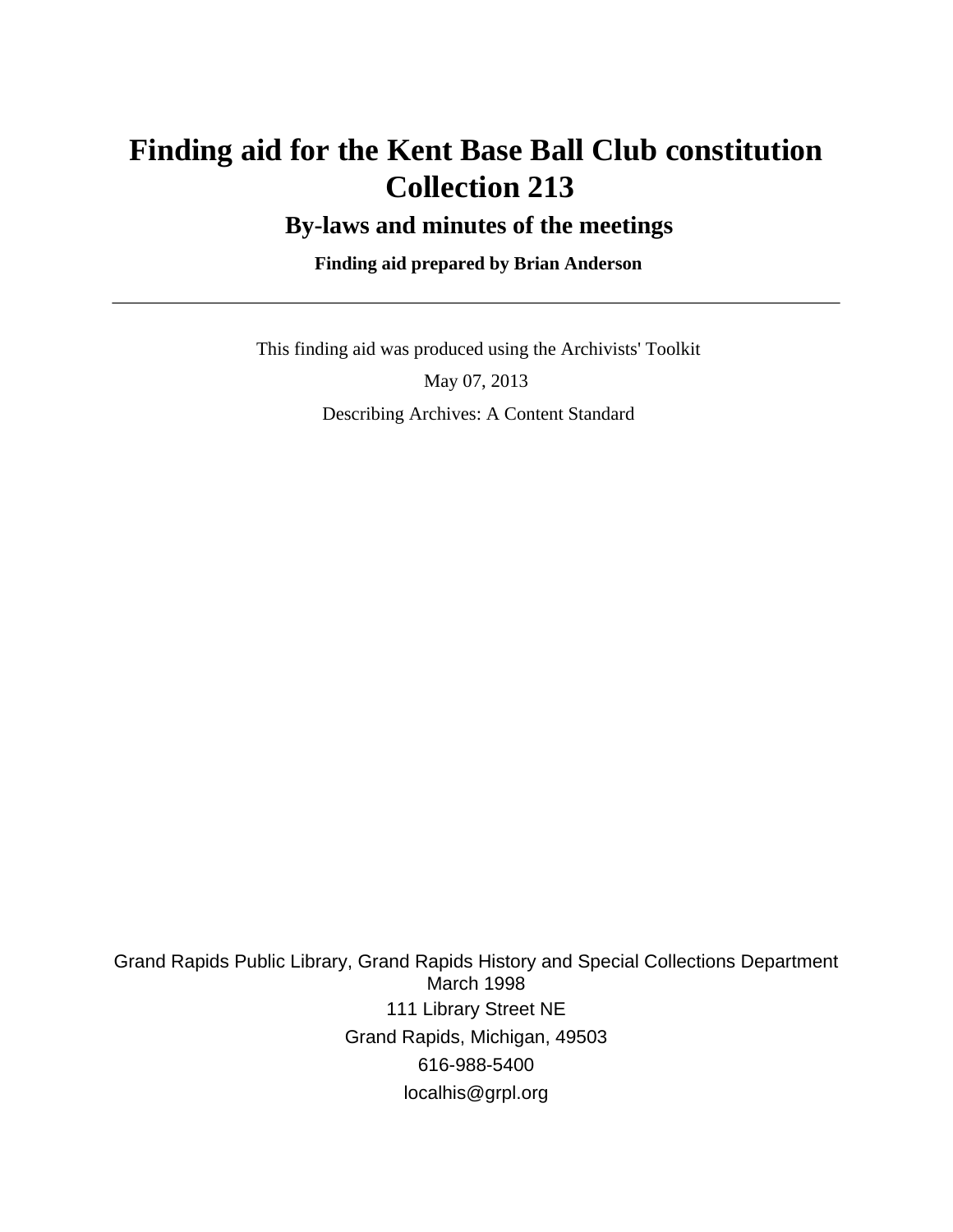# **Table of Contents**

 $\overline{\phantom{a}}$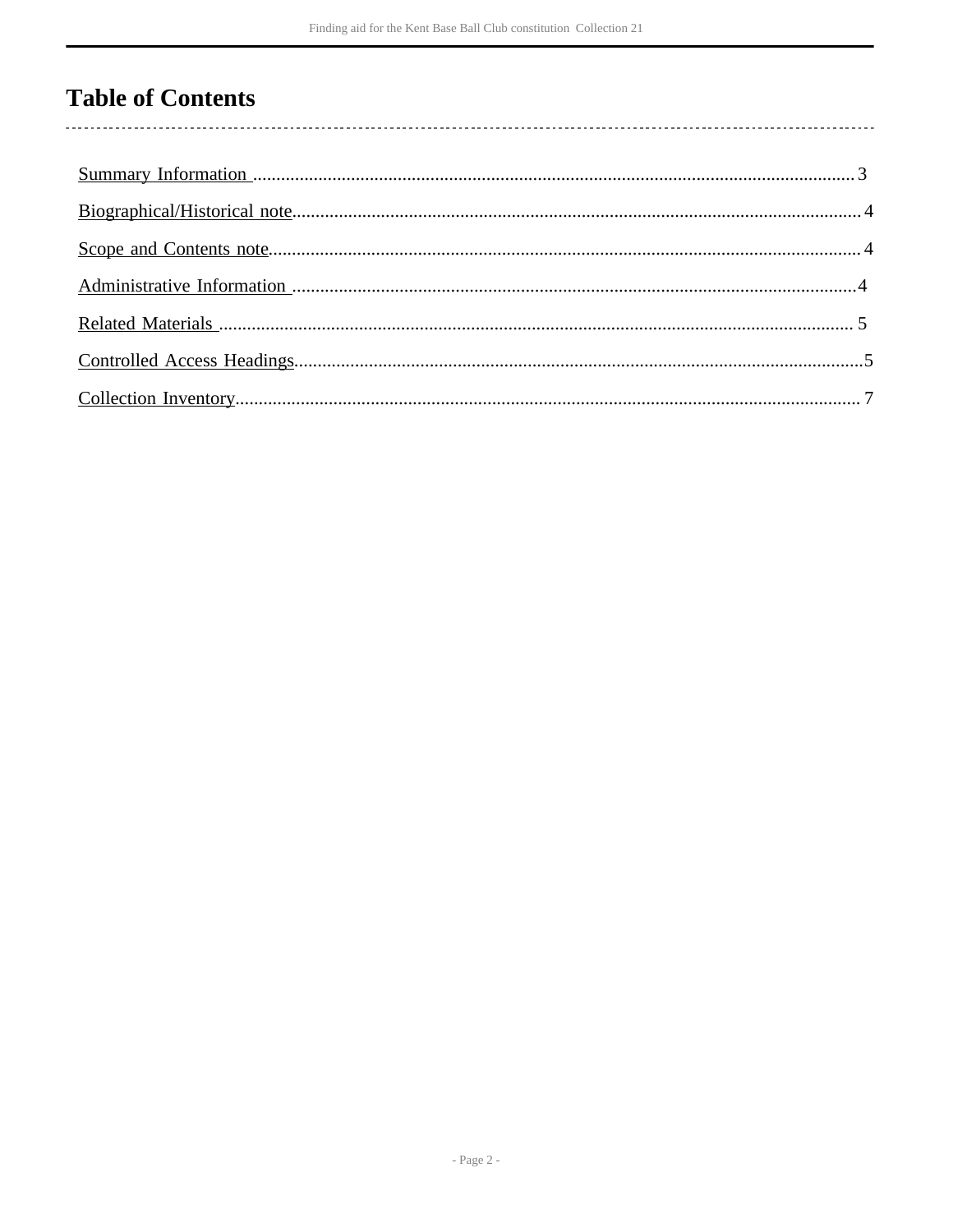# <span id="page-2-0"></span>**Summary Information**

| <b>Repository</b>                                  | Grand Rapids Public Library, Grand Rapids History and Special<br><b>Collections Department</b>                                                                                                                                                                                                                                                                                                                                               |
|----------------------------------------------------|----------------------------------------------------------------------------------------------------------------------------------------------------------------------------------------------------------------------------------------------------------------------------------------------------------------------------------------------------------------------------------------------------------------------------------------------|
| <b>Creator</b>                                     | Kent Base Ball Club.                                                                                                                                                                                                                                                                                                                                                                                                                         |
| <b>Title</b>                                       | Kent Base Ball Club of Grand Rapids constitution                                                                                                                                                                                                                                                                                                                                                                                             |
| Date [inclusive]                                   | 1867-1868                                                                                                                                                                                                                                                                                                                                                                                                                                    |
| <b>Extent</b>                                      | 0.21 Linear feet One box                                                                                                                                                                                                                                                                                                                                                                                                                     |
| <b>General Physical</b><br><b>Description note</b> | 19 x 17 cm. (6 $\frac{1}{2}$ x 7 $\frac{1}{2}$ in). Red textured binding, with later black tape<br>on spine. Signatures broken or loose, with loose pages. Grand Rapids<br>Public Library book plate and ID stamp inside front cover. No title page.<br>Manuscript, handwritten pages. First written page is numbered "5". Last<br>page available is 62, with possible additional pages once included after<br>page 62. Paging: 5-20, 27-62. |
| Language                                           | English                                                                                                                                                                                                                                                                                                                                                                                                                                      |
| <b>Abstract</b>                                    | The Kent Base Ball Club was an early baseball team in Grand Rapids,<br>Michigan. The collection includes an original manuscript containing<br>the group's constitution, bylaws and minutes from 1867 to 1868. Also<br>included are signatures of the original 37 members. Minutes of the club<br>meetings describe new members and officers, proposed and passed<br>motions, scheduled games and other information about the club.           |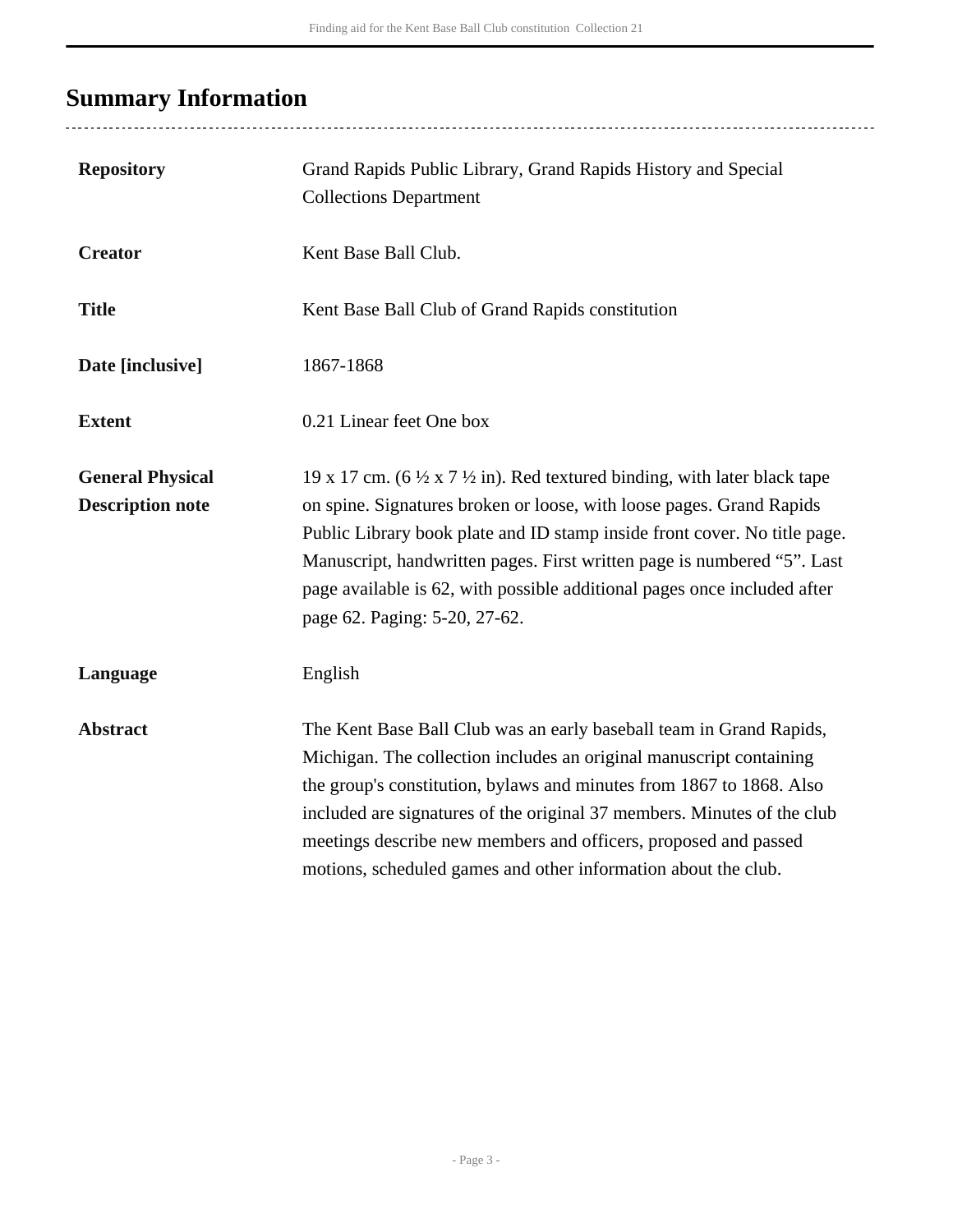## <span id="page-3-0"></span>**Biographical/Historical note**

The Kent Base Ball Club was formed on April 4, 1867 after two earlier attempts to form a club had failed. The founding officers were Silas Perkins, president; D.K. Hulburt, vice president; artist Lawrence Earle, secretary and A.P. Sinclair, treasurer. The team's first game was played against the Custer Base Ball Club of Ionia, with the Kent club losing the game by lopsided scores before a crowd estimated at two thousand.

The Kents were just one of many Grand Rapids base ball clubs. Other clubs included the Dexters, the Centrals, the Young Americans, the Stars, the Hickorys and the Peninsulars. The Kents also played games against the Wolverines of Muskegon and the base ball club of Grand Haven.

On the fourth of July in 1867, the Kents defeated the Centrals 88-39 winning the silver ball. As the score suggests, the rules of the game differed from the rules of modern baseball. Overhand pitching and leading off were not allowed, balls caught after the first bounce were recorded as outs, and a hitter could watch an unlimited amount of pitches before swinging. Umpires enforced a no-profanity rule by issuing a 25 cent fine. The club lasted only two seasons but sparked enough interest in the sport for baseball to continue in Grand Rapids.

### <span id="page-3-1"></span>**Scope and Contents note**

The book is divided into three sections: Constitution, Bylaws and Minutes. The Constitution is divided into five articles describing the club, membership, officers and their corresponding duties, meetings, and amendments. The Bylaws (p. 11) are divided into six articles describing the order of business, fees, match expenses, fines, captains, and amendments. The minutes (p. 27, with pages 21-26 missing) from seventeen meetings between April 4, 1867 and September 29, 1868 describe the business of the club. The minutes list members present or absent, new members or officers, motions to elect, remove, or propose and scheduled games.

Pages 18-20, 29-30, 38, 46, 52, 54 of the original are blank, and were not copied. Pages 21-26 are missing from the original, and could contain additional information.

### <span id="page-3-2"></span>**Administrative Information**

### **Publication Information**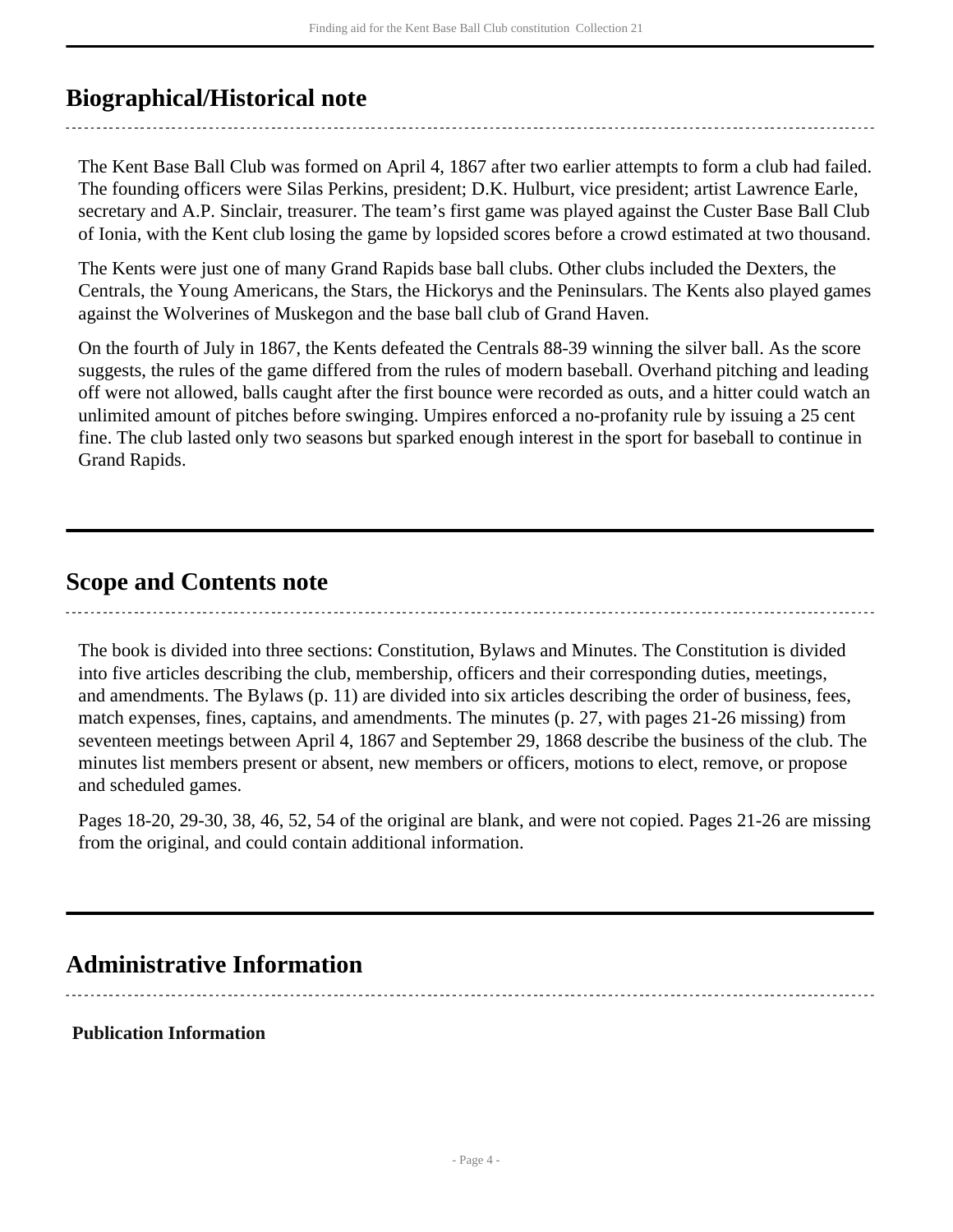Grand Rapids Public Library, Grand Rapids History and Special Collections Department March 1998

#### **Immediate Source of Acquisition note**

A.B. Porter, 1914, accession number 1998.06

## <span id="page-4-0"></span>**Related Materials**

### **Related Archival Materials note**

- Coll. 058, Grand Rapids Chicks Collection
- Coll. 121, Marguerite King Moran Collection. (Grand Rapids Chicks scrapbook)
- Coll. 125, Robinson Studio Photographs Collection. Chicks Series
- Coll. 160, Helen Earlene Risinger (Beans) Collection of Grand Rapids Chicks Baseball
- Coll. 251, Kent County African American Baseball Teams Exhibit Collection, including the Jess Elsters

Coll. 271, Grand Rapids Baseball Research Collection

### <span id="page-4-1"></span>**Controlled Access Headings**

### **Corporate Name(s)**

• Kent Base Ball Club.

### **Genre(s)**

• business records

### **Geographic Name(s)**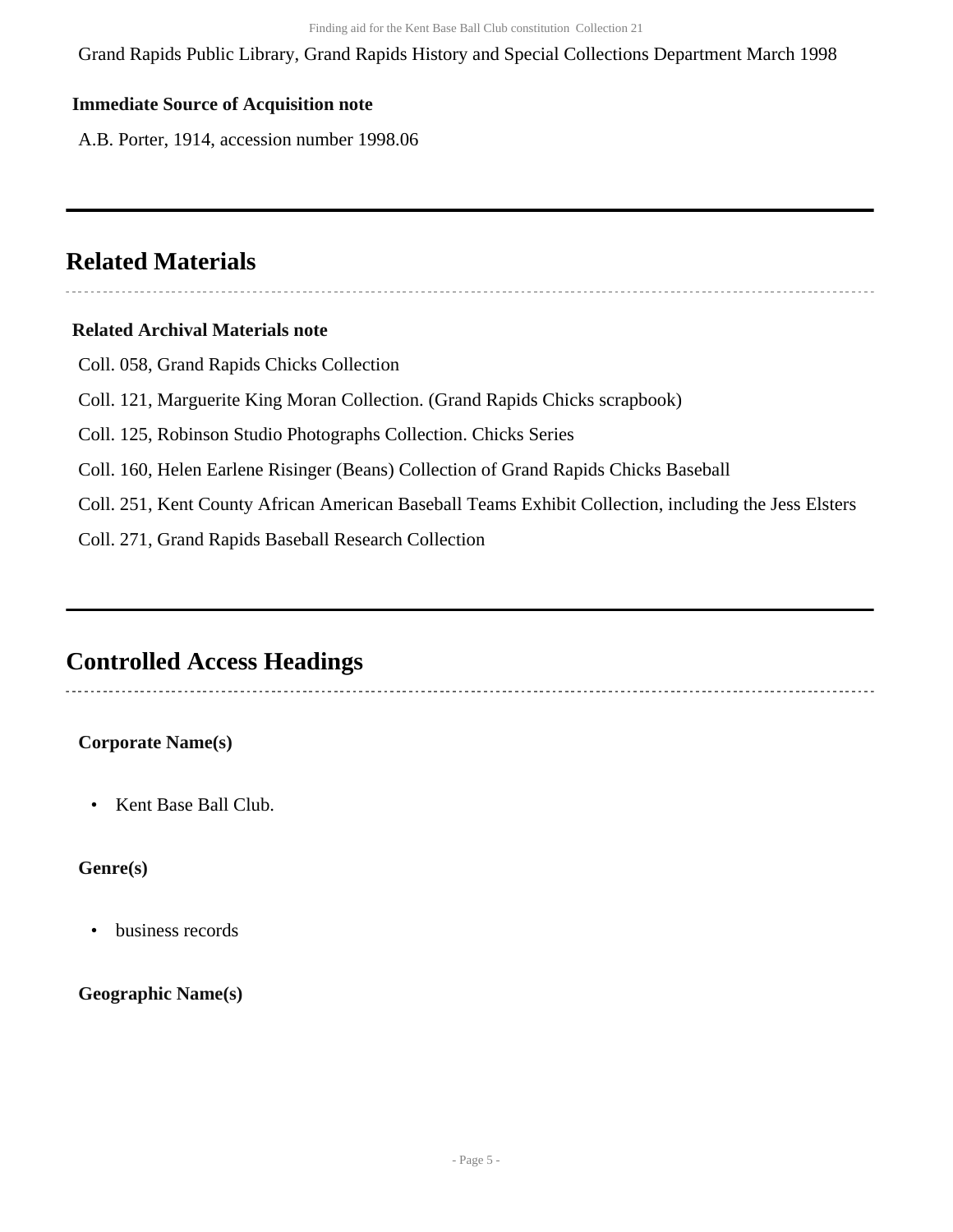• Grand Rapids (Mich.) -- History

### **Subject(s)**

• Baseball -- Michigan -- Grand Rapids -- History